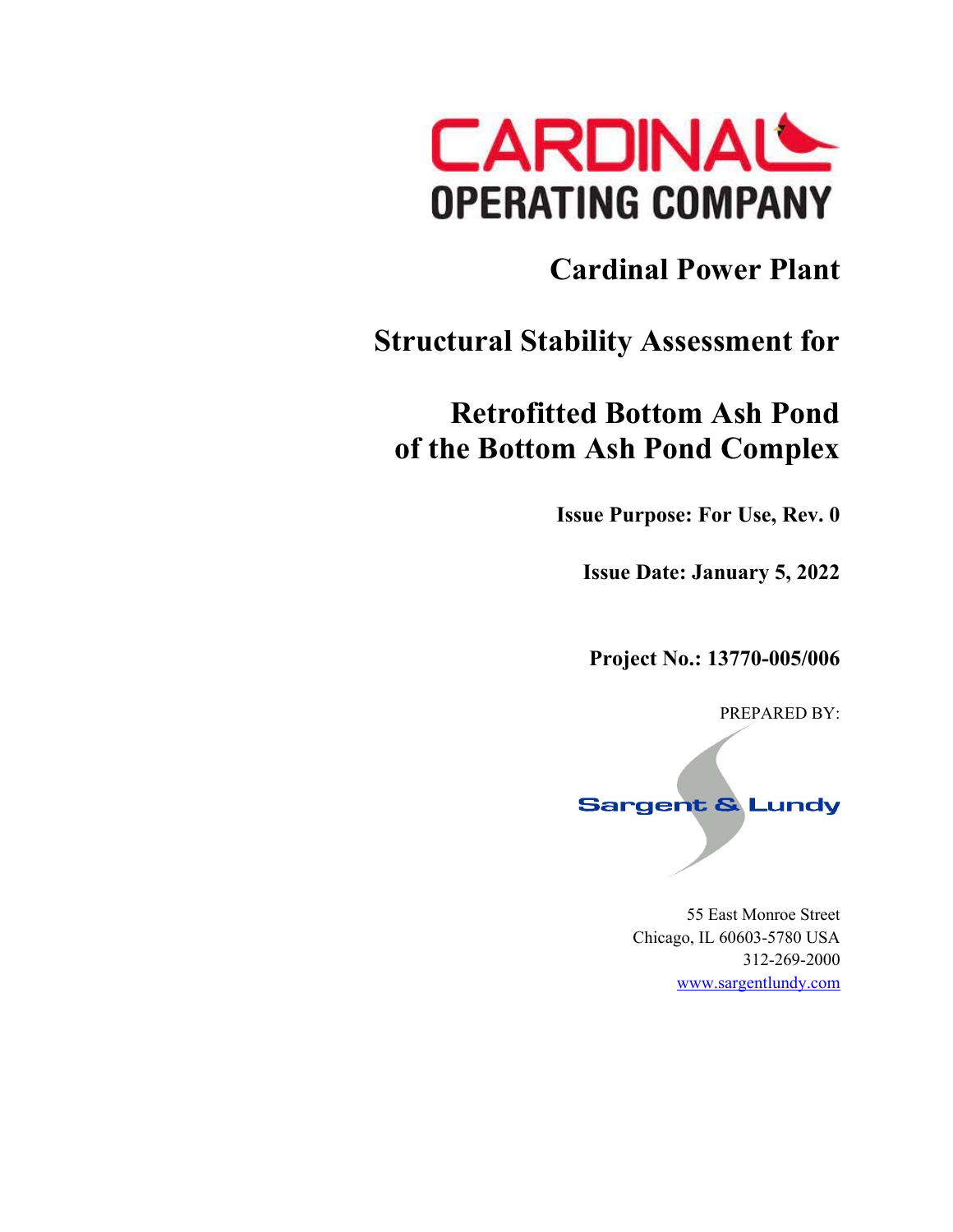## **1 PURPOSE**

Pursuant to 40 CFR 257.74(d), this report provides the initial structural stability assessment for the retrofitted Bottom Ash Pond at the Cardinal Power Plant. Beginning in 2021, the South Pond of the Bottom Ash Pond Complex (BAPC) was retrofitted with a CCR-compliant liner system and will receive bottom ash in accordance with 40 CFR 257.102(k). Upon completion of the retrofit, the South Pond's name is changed from the former "Recirculation Pond" to the retrofitted "Bottom Ash Pond."

# **2 APPLICABLE CCR REGULATION**

To develop the structural stability assessment for the retrofitted Bottom Ash Pond, the following excerpts from 40 CFR Part 257 Subpart D (Federal CCR Rule) are applicable:

## **§257.74(d) – Periodic Structural Stability Assessments:**

 (1) The owner or operator of the CCR unit must conduct initial and periodic structural stability assessments and document whether the design, construction, operation, and maintenance of the CCR unit is consistent with recognized and generally accepted good engineering practices for the maximum volume of CCR and CCR wastewater which can be impounded therein. The assessment must, at a minimum, document whether the CCR unit has been designed, constructed, operated, and maintained with:

- (i) Stable foundations and abutments;
- (ii) Adequate slope protection to protect against surface erosion, wave action, and adverse effects of sudden drawdown;
- (iii) Dikes mechanically compacted to a density sufficient to withstand the range of loading conditions in the CCR unit;
- (iv) Vegetated slopes of dikes and surrounding areas not to exceed a height of six inches above the slope of the dike, except for slopes which have an alternate form or forms of slope protection;
- (v) A single spillway or a combination of spillways configured as specified in paragraph  $(d)(1)(v)(A)$  of this section. The combined capacity of all spillways must be designed, constructed, operated, and maintained to adequately manage flow during and following the peak discharge from the event specified in paragraph  $(d)(1)(v)(B)$  of this section.
	- (A) All spillways must be either:
		- (1) Of non-erodible construction and designed to carry sustained flows; or
		- (2) Earth- or grass-lined and designed to carry short-term, infrequent flows at non-erosive velocities where sustained flows are not expected.
	- (B) The combined capacity of all spillways must adequately manage flow during and following the peak discharge from a:
		- (1) Probable maximum flood (PMF) for a high hazard potential CCR surface impoundment; or
		- (2) 1000-year flood for a significant hazard potential CCR surface impoundment; or
		- (3) 100-year flood for a low hazard potential CCR surface impoundment.
- (vi) Hydraulic structures underlying the base of the CCR unit or passing through the dike of the CCR unit that maintain structural integrity and are free of significant deterioration, deformation, distortion, bedding deficiencies, sedimentation, and debris which may negatively affect the operation of the hydraulic structure; and
- (vii) For CCR units with downstream slopes which can be inundated by the pool of an adjacent water body, such as a river, stream or lake, downstream slopes that maintain structural stability during low pool of the adjacent water body or sudden drawdown of the adjacent water body.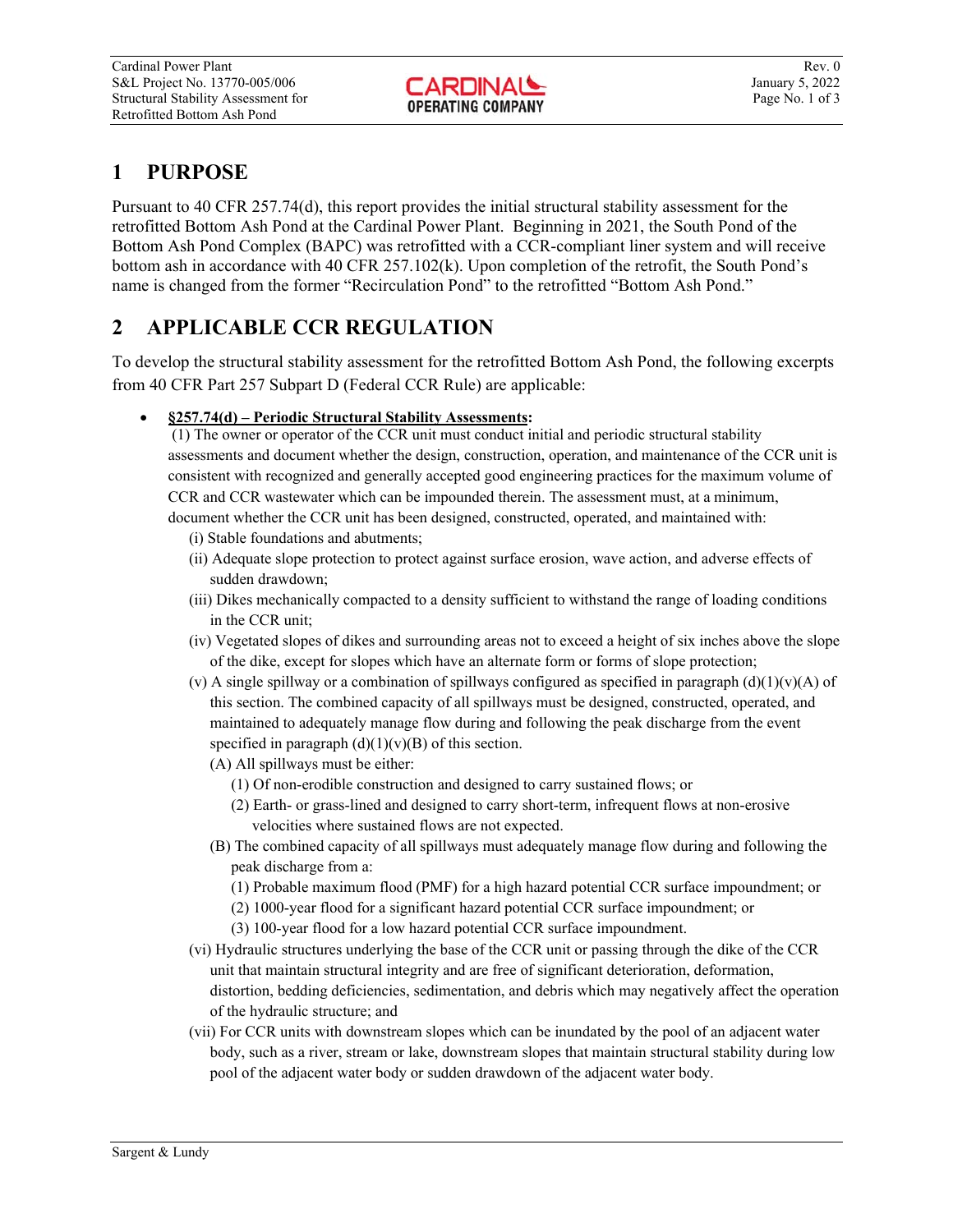- (2) The periodic assessment described in paragraph  $(d)(1)$  of this section must identify any structural stability deficiencies associated with the CCR unit in addition to recommending corrective measures. If a deficiency or a release is identified during the periodic assessment, the owner or operator unit must remedy the deficiency or release as soon as feasible and prepare documentation detailing the corrective measures taken.
- (3) The owner or operator of the CCR unit must obtain a certification from a qualified professional engineer stating that the initial assessment and each subsequent periodic assessment was conducted in accordance with the requirements of this section."

# **3 STRUCTURAL STABILITY ASSESSMENT RESULTS**

To develop the assessment presented herein, a review of the available construction documents, soil borings through the dikes, the annual inspections conducted to date by a third-party, qualified professional engineer in accordance with 40 CFR  $257.83(b)(1)$ , Cardinal's observations of the dikes, and visual observations from a 2021 walkdown done by a qualified professional engineer from Sargent & Lundy has been completed. Pursuant to 40 CFR  $257.74(d)(1)$ , the standard for this evaluation is consistent with recognized and generally accepted good engineering practices.

It is noted that the retrofit of this impoundment did not include significant modifications to the dams. Instead it was to install a CCR compliant lining system. Thus, the existing dikes, which have been previously certified, are improved by the lowering of the phreatic surface within them.

## 3.1 Stable Foundations and Abutments - 40 CFR 257.74(d)(1)(i)

Calculations supporting the Station's Safety Factor Assessment (completed in accordance with 40 CFR  $257.74(e)$ ) indicate the soils supporting the exterior dikes of the retrofitted Bottom Ash Pond meet or exceed the minimum required safety factors to be considered stable for the maximum volume of CCR and CCR wastewater which can be impounded therein. The soils were screened for liquefaction potential and the soils were found to be non-liquefiable.

## 3.2 Adequate Slope Protection - 40 CFR 257.74(d)(1)(ii)

The slopes of the dikes are adequately protected against surface erosion, wave action, and adverse effects of sudden drawdown.

## 3.3 Compacted Dikes - 40 CFR 257.74(d)(1)(iii)

As documented by the Station's Safety Factor Assessment (completed in accordance with 40 CFR  $257.74(e)$ ), the dikes are adequately compacted to provide the required engineering properties to meet or exceed the minimum required stability safety factors for the required loading conditions.

## 3.4 Vegetated Slopes - 40 CFR 257.74(d)(1)(iv)

The slopes of the retrofitted Bottom Ash Pond are regularly maintained and no woody vegetation was observed.